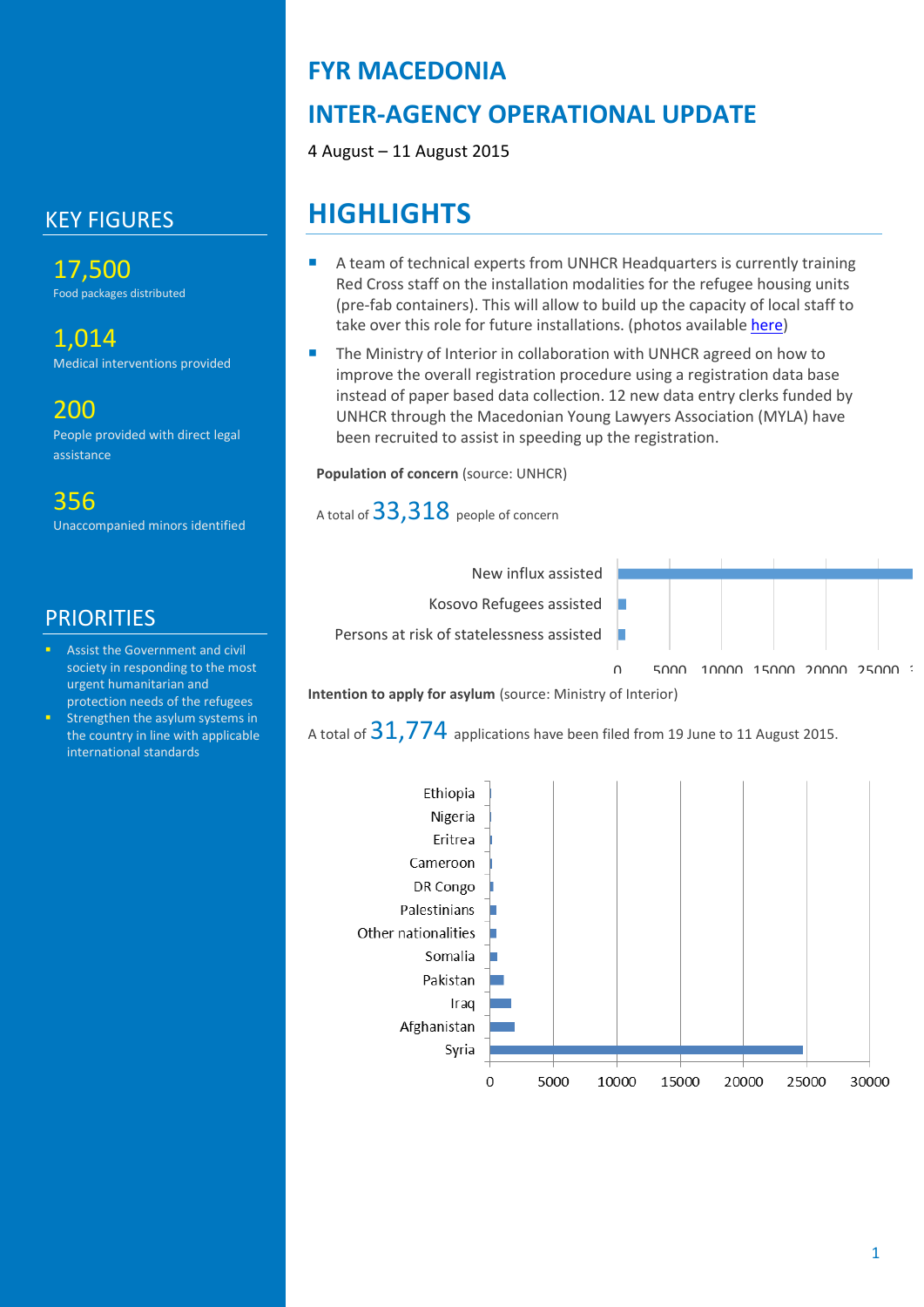# **UPDATE ON ACHIEVEMENTS**

# **Operational Context**

The current average arrival rate in Gevgelija is increasing with an estimated 2,000 arrivals per day. During some days, the rate peaks at 2,200 persons per day. The Ministry of Interior registered a total of 31,774 persons as of 11 August 2015. 78% of the arrivals are Syrians, 6% Afghans, 5% Iraqis, 3% Pakistanis and the remainder represent other nationalities such as Somalis, Palestinians, Congolese and Cameroonians. 41 applications for asylum were registered out of which 31 were submitted by Syrians.



UNHCR/N. Spasenoski

# **Achievements**

# **P**rotection

#### **Achievements and Impact**

- **The Ministry of Interior in collaboration with UNHCR agreed on how to improve the overall registration procedure** using a registration data base instead of paper based data collection. In addition to the two mobile teams already present at the train station in Gevgelija, 12 new data entry clerks working funded by UNHCR through MYLA have been recruited to assist in speeding up the registration. The clerks will work in several shifts to allow for maximum coverage. During the reporting period approximately 200 persons were offered free legal advice at the railway station. Also MYLA assisted 6 asylum seekers at the Vizbegovo Reception Center with their asylum procedure. These activities are funded by UNHCR.
- UNHCR will fund Open Gate La Strada to set up two outreach teams composed of an interpreter and a social worker to provide psychosocial first aid at the train station in Gevgelija. More severe cases will be referred to a psychologist. In addition, the teams will assist in identifying persons with specific needs and refer them, if need be, to the protection desk for further assistance. The recruitment process for the outreach team is currently ongoing.
- UNICEF will support Open Gate La Strada to set up a team of pedagogues that will cater for the needs of children transiting the train station in Gevgelija. The team of pedagogues will be equipped with appropriate didactic material and toys to provide a child-friendly environment and identify and flag-out children in need of additional psychosocial support. The recruitment process for the team of two pedagogues and the procurement of child-friendly equipment is currently ongoing.
- Around 100 flyers with information in English and Arabic have been distributed by Help the Migrants in Macedonia.

#### **Identified Needs and Remaining Gaps**

 The establishment of a protection desk to ensure identification and referral for protection cases is advancing. The concept note has been agreed between Open Gate La Strada and UNHCR and two psychologists and social workers are currently being hired.



#### **Achievements and Impact**

 During the reporting period the Red Cross provided 1014 medical interventions (out of which 111 were to pregnant women) at Gevgelija and Tabanovce. Three pregnant women were taken to the hospital, as well as 9 children under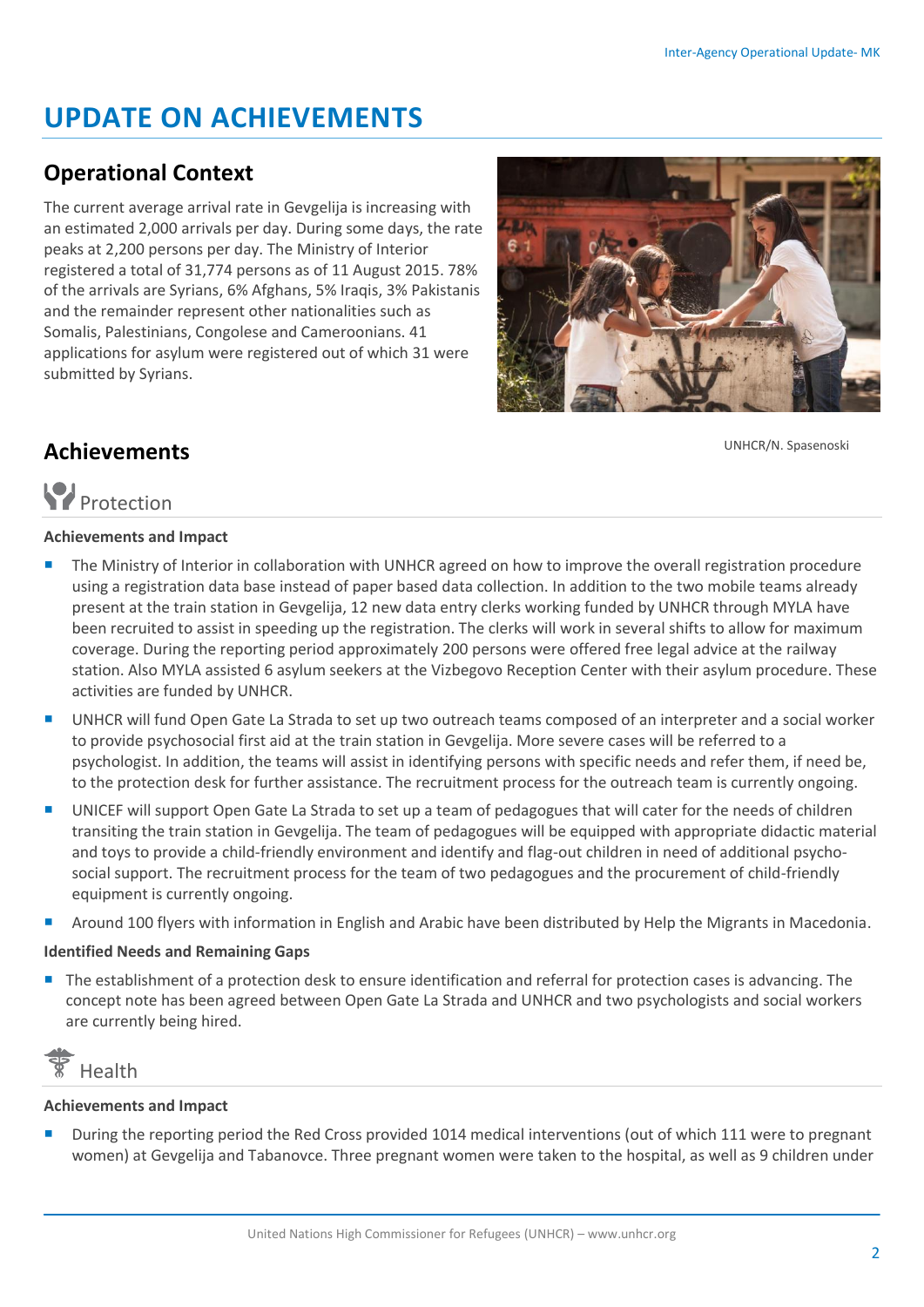the age of five. 965 children were additionally assisted (diapers, baby food, medicines, etc.) and 402 first aid kits were distributed. Four mobile teams of the Red Cross (two teams in each location) are working in two shifts to provide medical assistance and first aid. This activity is funded by UNHCR.

- The Ministry of Health provides voluntary vaccination at Gevgelija train station throughout the day.
- The mobile gynecology van provided by HERA and funded by UNFPA, which used to provide healthcare assistance in coordination with the Red Cross one day a week, has been out of order for the past 4 weeks. Efforts are made for the van to be fully functional as soon as possible. The van is still within the guarantee period and the required spare part has been ordered through the authorized dealer. At present the dealer shop is closed (vacation period), thus it is estimated that the van would be repaired at the end of August.

# Food Security and Nutrition

#### **Achievements and Impact**

- The NGOs Nun and Legis with the support of individuals, are providing daily food packages and other products to the refugees. During the reporting period 2,000 food packages and 500 sandwiches per day have been distributed by volunteers working day and night shifts at Gevgelija and Tabanovce train stations, together with 10 kilograms of fruit. In addition, volunteers from the platform Help the Migrants in Macedonia have distributed 400 croissants and energy bars and 30 kilograms of bananas.
- In response to the increase of young children and women in the refugee flow, UNICEF facilitated the support from NGO SOS Children's Village in providing age specific food for the youngest and most vulnerable children. The donation made by SOS Children's Village will be distributed to children and mothers via the Red Cross teams present on the site.
- The Red Cross provided 485 food kits last week.

#### **Identified Needs and Remaining Gaps**

 The risk of a shortage in food distribution which is normally provided by local NGOs is not yet addressed. Discussions are ongoing with all stakeholders to find a timely solution.

# Water and Sanitation

#### **Achievements and Impact**

 The installation of ten toilets and four showers is completed in Gevgelija and ten toilets are under construction in Tabanovce, funded by UNHCR.



Gevgelija WASH facilities progress on August  $6<sup>th</sup>$  Gevgelija WASH facilities progress on August  $11<sup>th</sup>$